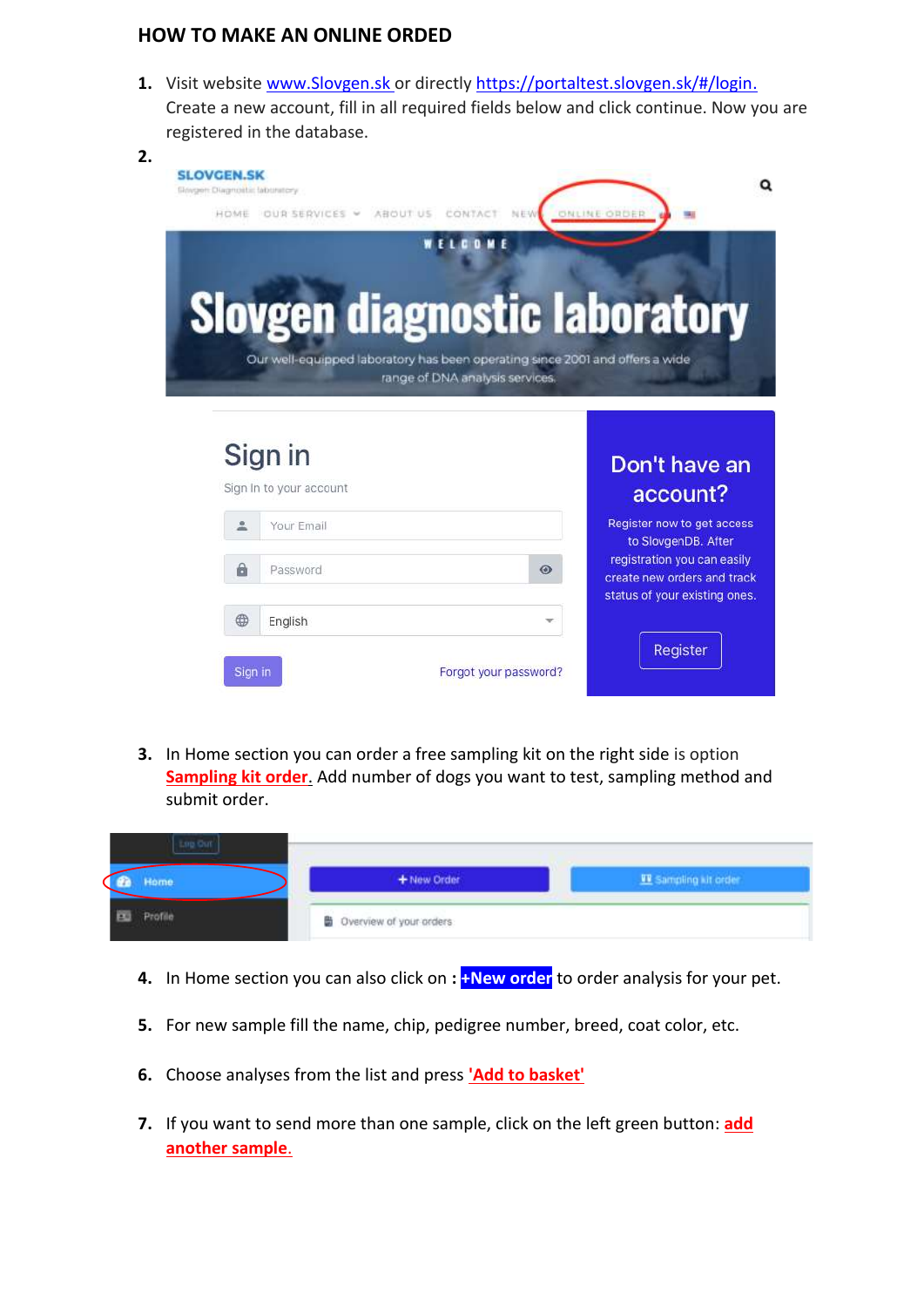In case the vet info is not filled in, and the sample has not been collected by a trusted authority, the analysis result might not be accepted by the kennel club. Protocol will state: "Animal identity has not been verified"

|          | Log Out                                                                                                                                                                                                                                                                                                   |                                                                                    |                                                                                                                                                       |                 |  |
|----------|-----------------------------------------------------------------------------------------------------------------------------------------------------------------------------------------------------------------------------------------------------------------------------------------------------------|------------------------------------------------------------------------------------|-------------------------------------------------------------------------------------------------------------------------------------------------------|-----------------|--|
|          | Home                                                                                                                                                                                                                                                                                                      | Samples & Analyses                                                                 | Payment & delivery                                                                                                                                    | Summary         |  |
| <b>B</b> |                                                                                                                                                                                                                                                                                                           | Describe the animals, sampling and analyses you need                               | Choose payment method & results delivery                                                                                                              | Review & submit |  |
| 画        | Profile                                                                                                                                                                                                                                                                                                   |                                                                                    |                                                                                                                                                       |                 |  |
| è        | My Orders                                                                                                                                                                                                                                                                                                 | Samples & Analyses                                                                 |                                                                                                                                                       |                 |  |
| ₽        | Sampling Kit Orders                                                                                                                                                                                                                                                                                       | Sample 1                                                                           |                                                                                                                                                       |                 |  |
| z        | My Samples                                                                                                                                                                                                                                                                                                |                                                                                    | · Define new sample                                                                                                                                   |                 |  |
| 蘦        | Calendar                                                                                                                                                                                                                                                                                                  |                                                                                    | ○ Choose from your existing samples                                                                                                                   |                 |  |
|          |                                                                                                                                                                                                                                                                                                           | Animal                                                                             | Breed                                                                                                                                                 |                 |  |
|          | <b>CONTACTS</b>                                                                                                                                                                                                                                                                                           | Dogs<br>w                                                                          | v                                                                                                                                                     |                 |  |
|          | Slovgen.sk                                                                                                                                                                                                                                                                                                | Name of the animal                                                                 |                                                                                                                                                       |                 |  |
| 斧        |                                                                                                                                                                                                                                                                                                           |                                                                                    |                                                                                                                                                       |                 |  |
| @        | Contact Us                                                                                                                                                                                                                                                                                                | RFID / chip no.                                                                    | Tattoo Id                                                                                                                                             | Pedigree No     |  |
|          |                                                                                                                                                                                                                                                                                                           |                                                                                    |                                                                                                                                                       |                 |  |
|          | <b>VERSION: 1.7.0-CBA38B4A</b>                                                                                                                                                                                                                                                                            | Sex                                                                                | Date of birth                                                                                                                                         | Fur color       |  |
|          |                                                                                                                                                                                                                                                                                                           | ÷                                                                                  | 自                                                                                                                                                     |                 |  |
|          |                                                                                                                                                                                                                                                                                                           | Sample type                                                                        | Sampling date                                                                                                                                         |                 |  |
|          |                                                                                                                                                                                                                                                                                                           | ÷                                                                                  | $\blacksquare$                                                                                                                                        |                 |  |
|          |                                                                                                                                                                                                                                                                                                           | .) x<br>Sampling by vet?                                                           |                                                                                                                                                       |                 |  |
|          |                                                                                                                                                                                                                                                                                                           |                                                                                    |                                                                                                                                                       |                 |  |
|          |                                                                                                                                                                                                                                                                                                           |                                                                                    | In case the vet info is not filled in, and the sample has not been collected by a trusted authority, the analysis result might not be accepted by the |                 |  |
|          |                                                                                                                                                                                                                                                                                                           | kennel club. Protocol will state: "Animal identity has not been verified"          |                                                                                                                                                       |                 |  |
|          | (C) x)<br>Display different owner?                                                                                                                                                                                                                                                                        |                                                                                    |                                                                                                                                                       |                 |  |
|          |                                                                                                                                                                                                                                                                                                           | Analyses for this sample                                                           |                                                                                                                                                       |                 |  |
|          |                                                                                                                                                                                                                                                                                                           | Choose an analyses from the list and press 'Add to basket' to add it to your order |                                                                                                                                                       |                 |  |
|          |                                                                                                                                                                                                                                                                                                           |                                                                                    | $\mathcal{U}$                                                                                                                                         | Add to basket   |  |
|          | A Before submitting your order, please make sure that the analyses you have selected are suitable for given species/breed. If you are unsure, please contact us via phone or email. Once<br>the analysis has been performed, you will be billed for it, even if it might not be sultable for given breed. |                                                                                    |                                                                                                                                                       |                 |  |
|          | Some fields in the form are not valid. Please fill in all required fields and check the form for errors. Click this message to reveal all errors in the form. Show errors                                                                                                                                 |                                                                                    |                                                                                                                                                       |                 |  |
|          |                                                                                                                                                                                                                                                                                                           |                                                                                    |                                                                                                                                                       |                 |  |
|          |                                                                                                                                                                                                                                                                                                           | Add another sample                                                                 | Cancel                                                                                                                                                | Next step       |  |